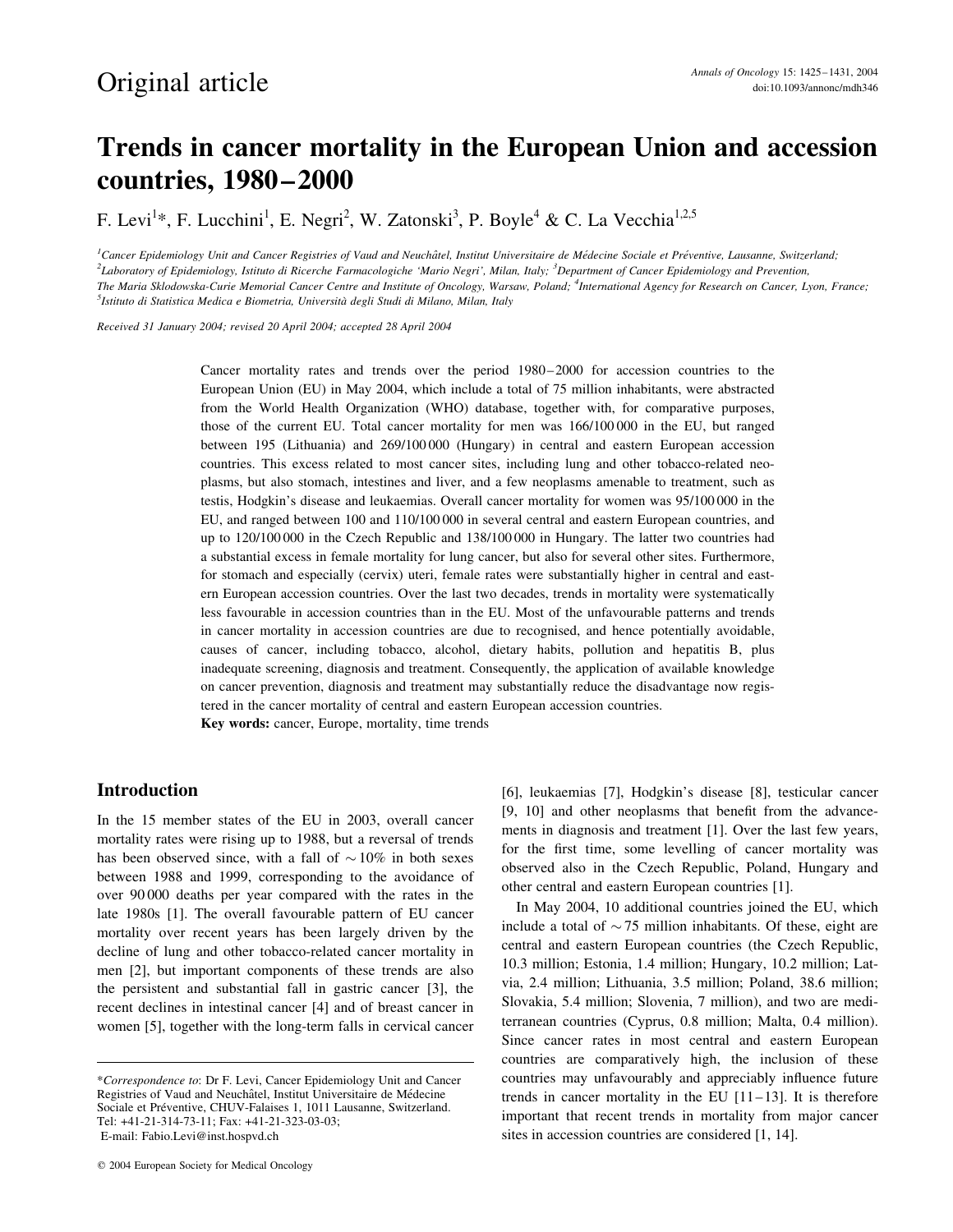#### Materials and methods

Official death certification numbers for nine accession countries to the EU (the Czech Republic, Estonia, Hungary, Latvia, Lithuania, Malta, Poland, Slovakia and Slovenia) were derived from the World Health Organization (WHO) database as available on electronic support [15]. Data for Cyprus were not available. For comparative purposes, data were also abstracted for the 15 member states of the EU in 2003 (Austria, Belgium, Denmark, Finland, France, Germany, Greece, Ireland, Italy, Luxembourg, The Netherlands, Portugal, Spain, Sweden and the UK).

During the calendar period considered (1980–2000), four different revisions of the International Classification of Diseases (ICD) were used. Classification of cancer deaths was re-coded, for all calendar periods and countries, according to the Ninth Revision (for further details see [1]). To improve validity and comparability of data throughout different countries, we pooled together all intestinal sites including rectum, all uterine cancers (cervix and endometrium) and all non-Hodgkin's lymphomas.

Estimates of the resident population, generally based on official censuses, were obtained from the same WHO database. From the matrices of certified deaths and resident populations, age-specific rates for each 5-year age group (0–4 to 80–84 and  $\geq$ 85 years) and calendar period were computed. Age-standardised rates per 100 000 population, at all ages and truncated 35–64 years, were computed using the direct method, on the basis of the world standard population.

### Results

Total cancer mortality for men was 165.6/100 000 in the EU. Malta had a rate of 157/100 000, whereas the eight central and eastern European accession countries had rates of total cancer mortality ranging between 194.5 in Lithuania and 269.3/100 000 in Hungary (Table 1). The excess mortality in accession countries is related to most cancer sites, including lung (43.7/100 000 for the EU, between 50 and 60/100 000 in most central and eastern European countries, up to 83.1/100 000 in Hungary) and other tobacco-related neoplasms (oral cavity and pharynx, oesophagus, larynx, pancreas, kidney, bladder), but also stomach, intestines (in most countries), liver, gallbladder and prostate (in some, but not all accession countries). There was also an excess mortality for a number of neoplasms for which there have been advances in treatment, including testis, Hodgkin's disease and leukaemias, but not for non-Hodgkin's lymphomas.

Overall cancer mortality for women was 94.5/100 000 in the EU (Table 2). Total cancer mortality rates were similar to that of the EU in Latvia, Lithuania and Malta, but between 100 and 110/100 000 in several other central and eastern European countries, up to 119.7 in the Czech Republic and 138.4/100 000 in Hungary. The pattern was more heterogeneous than for men across sites. In fact, the Czech Republic and Hungary had high female mortality rates for lung, but also for most other cancer sites, whereas other countries showed a more complex pattern. The only sites showing systematically higher mortality in central and eastern European accession countries were stomach, and especially uterus (mainly cervix).

Overall cancer mortality has declined steadily since the mid-1980s in males in the EU, but was still increasing up to the mid-1990s in accession countries, where the most recent overall rates were about one-third higher than in the EU; the trend in men aged 35–64 years, however, appears to have levelled off in the late 1990s (Figure 1). Likewise, total cancer

Table 1. Overall directly age-standardised (world population) death certification rates per 100 000 males from selected cancer or groups of cancer in European Union (EU) accession countries and in the EU in the year 2000 (unless otherwise indicated in parentheses)

|                            | Czech Republic | Estonia | Hungary | Latvia | Lithuania | Malta<br>(1999) | Poland | Slovakia | Slovenia<br>(1999) | EU<br>(1999) |
|----------------------------|----------------|---------|---------|--------|-----------|-----------------|--------|----------|--------------------|--------------|
| Mouth or pharynx           | 6.8            | 9.3     | 21.2    | 7.9    | 9.9       | 7.2             | 5.9    | 16.5     | 9.1                | 5.6          |
| Oesophagus                 | 4.8            | 4.4     | 8.9     | 5.5    | 5.7       | 3.0             | 4.8    | 7.5      | 7.2                | 5.7          |
| Stomach                    | 12.0           | 22.5    | 17.1    | 20.5   | 22.0      | 12.3            | 16.1   | 16.0     | 17.8               | 9.5          |
| Intestines                 | 35.8           | 18.1    | 35.1    | 17.6   | 19.0      | 17.0            | 19.5   | 34.3     | 25.1               | 18.8         |
| Liver                      | 7.6            | 6.0     | 7.7     | 5.1    | 3.7       | 4.9             | 4.2    | 6.5      | 5.8                | 5.3          |
| Gallbladder                | 4.2            | 0.8     | 3.6     | 1.0    | 1.6       | 0.3             | 2.0    | 2.4      | 3.0                | 1.4          |
| Pancreas                   | 10.6           | 9.9     | 11.2    | 10.6   | 9.7       | 9.1             | 8.1    | 9.9      | 8.1                | 7.3          |
| Larynx                     | 3.6            | 3.6     | 7.6     | 5.4    | 5.8       | 2.7             | 6.4    | 6.2      | 3.7                | 3.0          |
| Lung                       | 61.6           | 62.1    | 83.1    | 55.5   | 52.7      | 39.0            | 67.9   | 60.8     | 54.6               | 43.7         |
| Prostate                   | 16.8           | 19.3    | 17.9    | 14.6   | 16.8      | 14.7            | 12.6   | 15.6     | 17.2               | 14.6         |
| Testis                     | 0.9            | 0.5     | 0.9     | 0.9    | 0.6       | 0.6             | 0.6    | 0.6      | 0.4                | 0.3          |
| Bladder                    | 7.0            | 5.7     | 8.1     | 8.9    | 7.6       | 6.3             | 8.3    | 5.4      | 5.6                | 6.2          |
| Kidney                     | 10.3           | 7.5     | 6.6     | 7.6    | 8.3       | 2.9             | 6.2    | 6.5      | 4.6                | 4.0          |
| Hodgkin's disease          | 0.8            | 0.3     | 0.9     | 0.9    | 0.8       | 0.3             | 0.9    | 0.9      | 0.5                | 0.5          |
| Non-Hodgkin's<br>lymphomas | 3.6            | 3.5     | 3.9     | 3.7    | 2.8       | 6.0             | 3.1    | 3.0      | 2.9                | 4.4          |
| Leukaemias                 | 7.1            | 5.3     | 7.7     | 6.7    | 6.4       | 5.6             | 5.3    | 6.0      | 4.4                | 5.3          |
| Total cancer mortality     | 217.0          | 202.3   | 269.3   | 195.9  | 194.5     | 157.0           | 206.4  | 221.3    | 198.7              | 165.6        |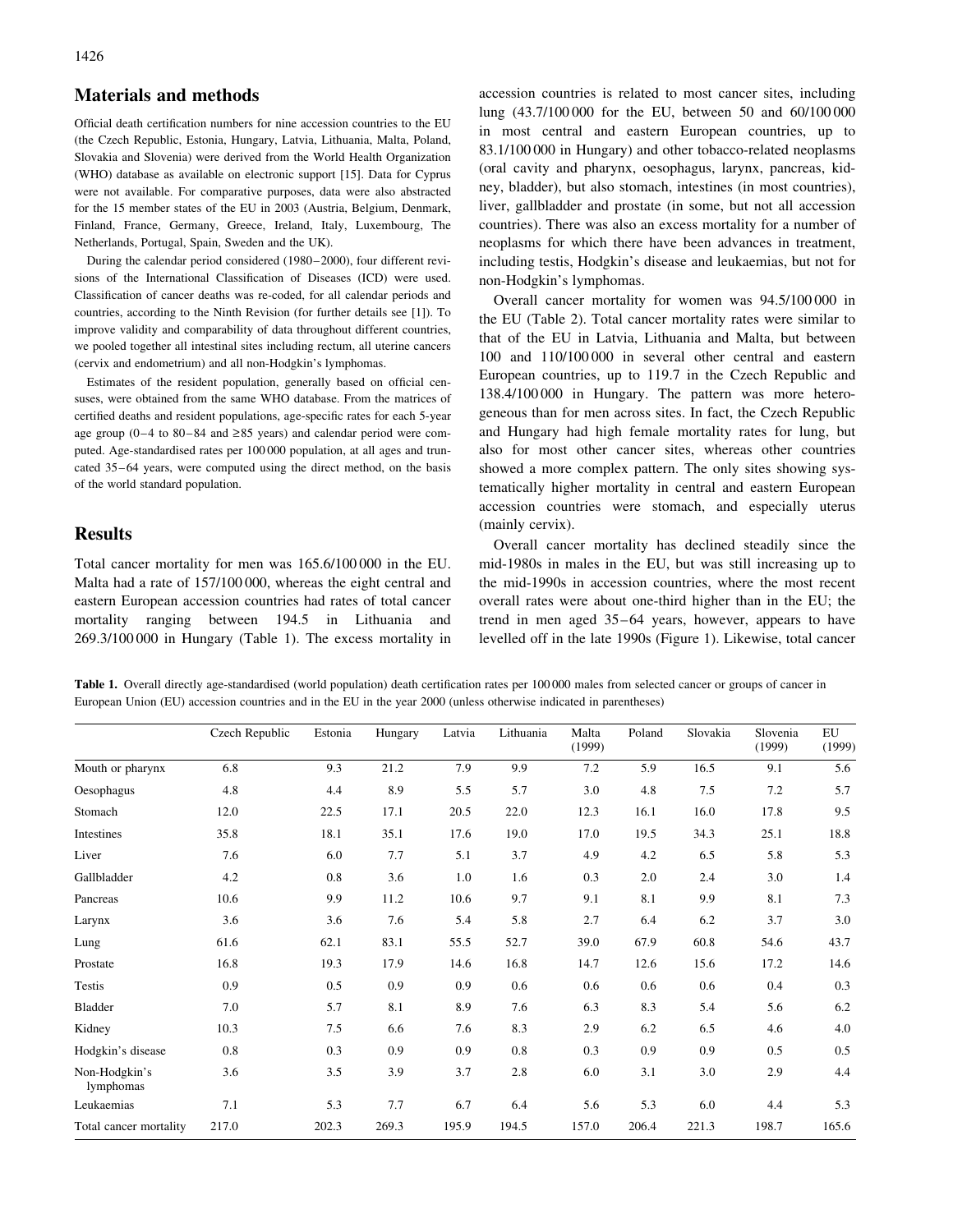|                            | Czech Republic | Estonia | Hungary | Latvia | Lithuania | Malta<br>(1999) | Poland | Slovakia | Slovenia<br>(1999) | EU<br>(1999) |
|----------------------------|----------------|---------|---------|--------|-----------|-----------------|--------|----------|--------------------|--------------|
| Mouth or pharynx           | 1.1            | 1.2     | 3.1     | 0.6    | 1.1       | 1.6             | 1.0    | 1.1      | 0.6                | 1.1          |
| Oesophagus                 | 0.6            | 0.2     | 1.4     | 0.3    | 0.6       | 0.7             | 0.8    | 0.5      | 1.0                | 1.3          |
| Stomach                    | 5.7            | 9.5     | 7.5     | 9.3    | 8.9       | 3.7             | 5.8    | 5.9      | 7.7                | 4.4          |
| Intestines                 | 17.7           | 11.9    | 20.4    | 11.5   | 10.1      | 12.6            | 12.1   | 16.0     | 13.3               | 11.7         |
| Liver                      | 3.3            | 2.5     | 3.3     | 1.7    | 1.4       | 0.9             | 2.9    | 3.0      | 2.2                | 1.6          |
| Gallbladder                | 5.3            | 1.3     | 4.7     | 1.1    | 2.0       | 0.3             | 3.9    | 4.1      | 3.2                | 1.4          |
| Pancreas                   | 6.9            | 5.1     | 6.6     | 5.5    | 4.4       | 7.0             | 5.1    | 5.4      | 4.6                | 4.8          |
| Larynx                     | 0.2            | 0.2     | 0.6     | 0.2    | 0.1       | 0.3             | 0.5    | 0.3      | 0.4                | 0.2          |
| Lung                       | 12.5           | 7.1     | 21.8    | 5.8    | 4.9       | 4.9             | 12.5   | 8.0      | 11.2               | 10.3         |
| <b>Breast</b>              | 18.7           | 22.3    | 23.4    | 18.0   | 17.1      | 23.7            | 15.0   | 18.3     | 21.7               | 19.0         |
| Uterus, total              | 9.5            | 9.5     | 9.7     | 10.3   | 12.8      | 4.0             | 10.5   | 10.8     | 7.2                | 4.6          |
| Ovary                      | 7.4            | 7.9     | 6.4     | 6.2    | 8.9       | 4.8             | 6.7    | 7.0      | 6.2                | 5.6          |
| <b>Bladder</b>             | 1.7            | 1.3     | 1.7     | 1.3    | 1.1       | 0.8             | 1.2    | 1.0      | 1.1                | 1.3          |
| Kidney                     | 4.7            | 3.0     | 3.1     | 2.6    | 3.5       | 1.6             | 2.5    | 3.2      | 2.3                | 1.8          |
| Hodgkin's disease          | 0.6            | 0.3     | 0.6     | 0.4    | 0.6       | 0.7             | 0.5    | 0.7      | 0.5                | 0.3          |
| Non-Hodgkin's<br>lymphomas | 2.5            | 2.7     | 2.5     | 1.6    | 1.2       | 3.4             | 1.6    | 1.8      | 2.7                | 2.8          |
| Leukaemias                 | 4.3            | 3.6     | 4.2     | 3.9    | 3.7       | 3.0             | 3.2    | 3.4      | 2.9                | 3.3          |
| Total cancer mortality     | 119.7          | 104.6   | 138.4   | 96.7   | 97.8      | 93.5            | 110.5  | 106.9    | 107.2              | 94.5         |

Table 2. Overall directly age-standardised (world population) death certification rates per 100 000 females from selected cancer or groups of cancer in European Union (EU) accession countries and in the EU in the year 2000 (unless otherwise indicated in parentheses)

mortality has been steadily falling in EU women, but not in accession countries, which now have, as for men, appreciably higher total mortality rates than the EU (113.4 compared with 94.5/100 000 in the EU at all ages).

Figure 2 gives trends in age-standardised mortality rates for men (at all ages and at age 35–64 years) for 12 major cancer sites in accession countries and, for comparative purposes, the EU between 1980 and 2000. Oral and oesophageal cancer rates levelled off and then declined in EU men from the late 1980s onwards, whereas they were still rising appreciably in accession countries, mostly in middle-aged men. Stomach cancer rates declined in both the EU and accession countries. The fall

was greater in absolute, but not in relative, terms in accession countries. Intestinal cancer rates in the early 1980s were lower in accession countries than in the EU; however, trends tended to decline in the EU but to increase in accession countries over the last two decades. Consequently, in the late 1990s, intestinal cancer rates were much higher in accession countries than in the EU. Although earlier rising trends appear to have stabilised, pancreatic cancer mortality was also appreciably higher in accession countries than in the EU. Laryngeal and lung cancer rates have been steadily declining in EU men since the early and mid-1980s, respectively, but have been rising in accession countries up until the early 1990s. Consequently, laryngeal



Figure 1. Trends in directly age-standardised (world population) death certification rates per 100 000 males and females from all cancers in accession countries and the European Union (EU) from 1980 to 2000. Solid lines, all ages; dashed lines, 35–64 years; +, accession countries; squares, EU. Note: vertical scales are different for males and females.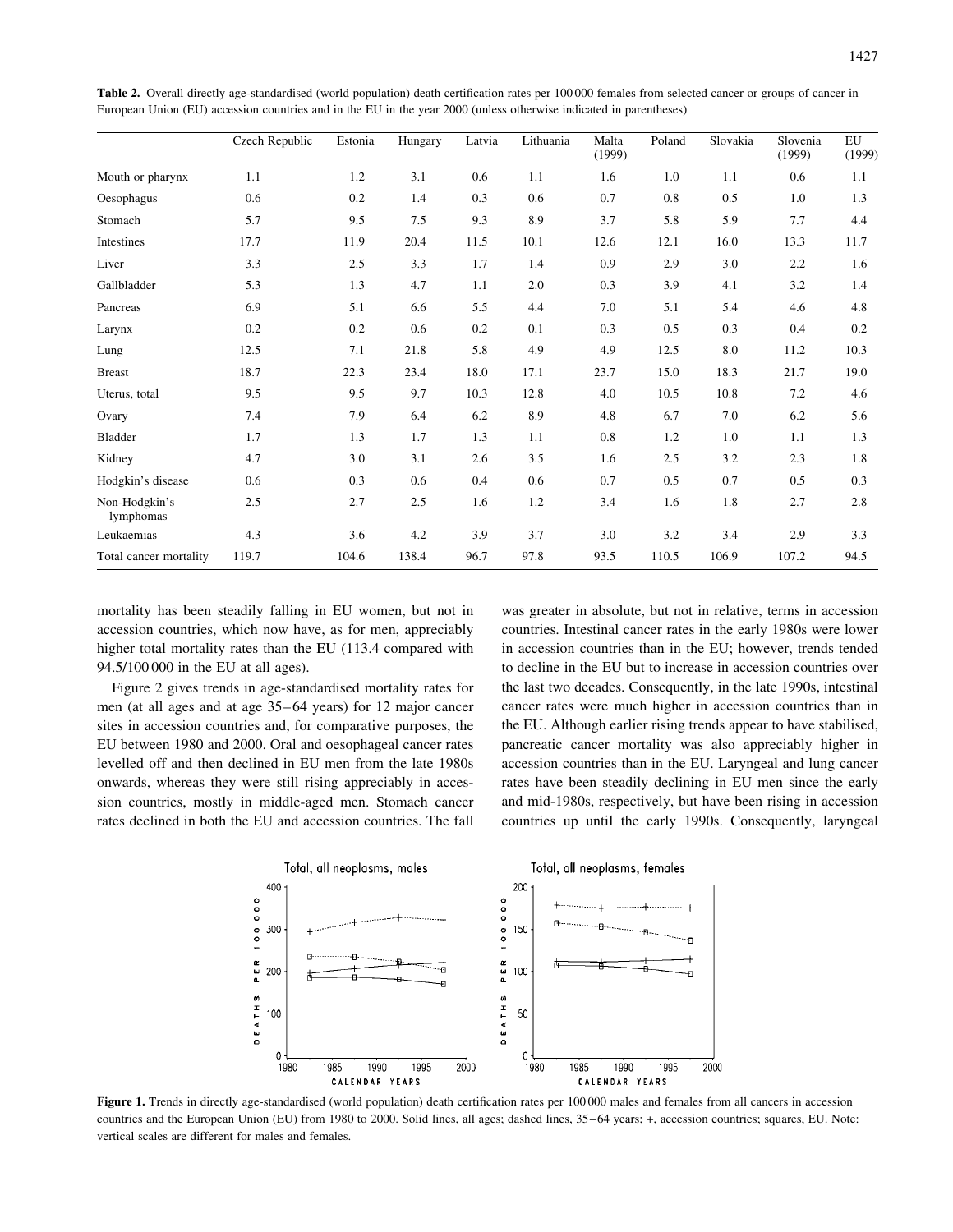

Figure 2. Trends in directly age-standardised (world population) death certification rates per 100 000 males from 12 major cancers in accession countries and the European Union (EU) from 1980 to 2000. Solid lines, all ages; dashed lines, 35–64 years; +, accession countries; squares, EU.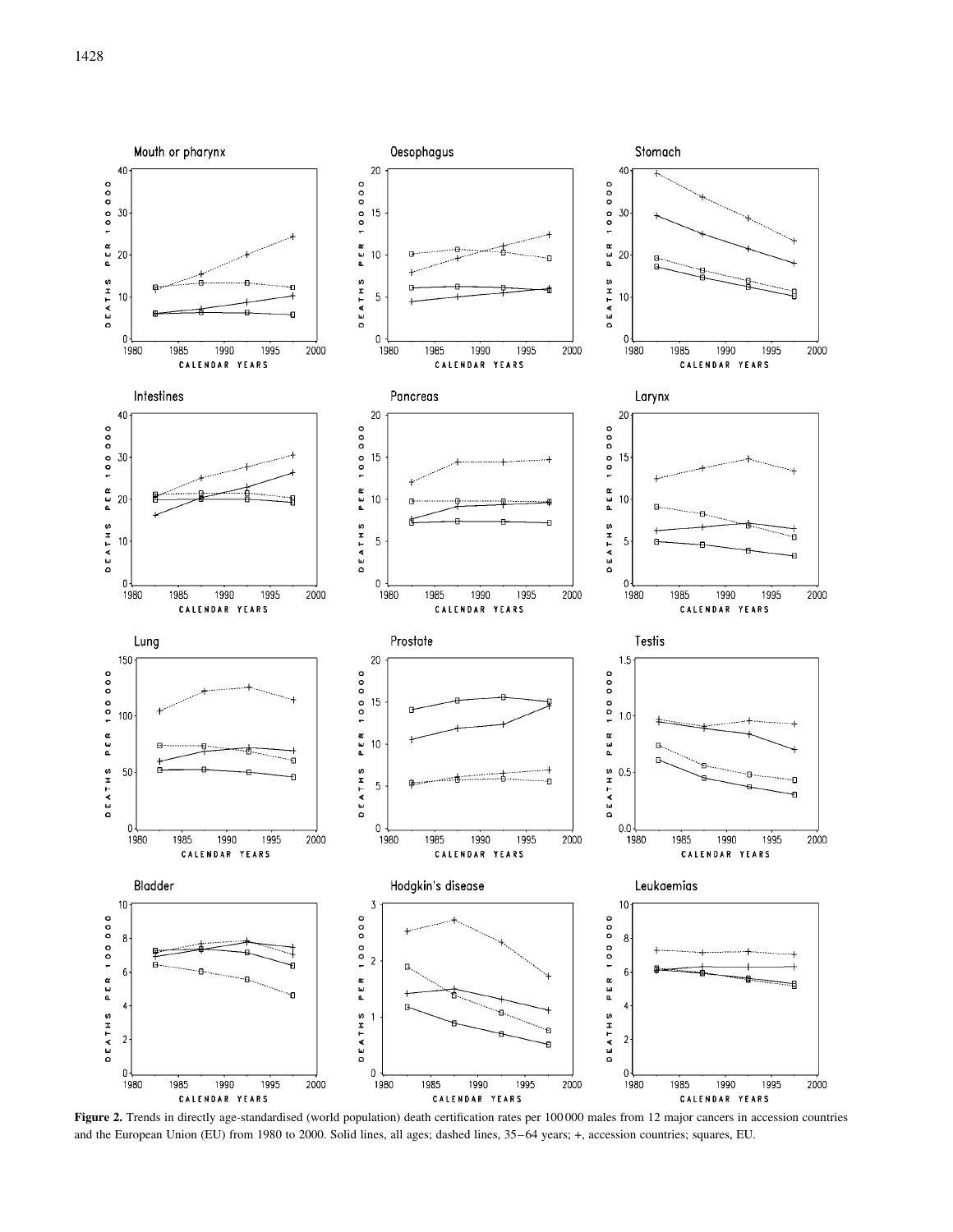

Figure 3. Trends in directly age-standardised (world population) death certification rates per 100 000 females from 12 major cancers in accession countries and the European Union (EU) from 1980 to 2000. Solid lines, all ages; dashed lines, 35–64 years; +, accession countries; squares, EU.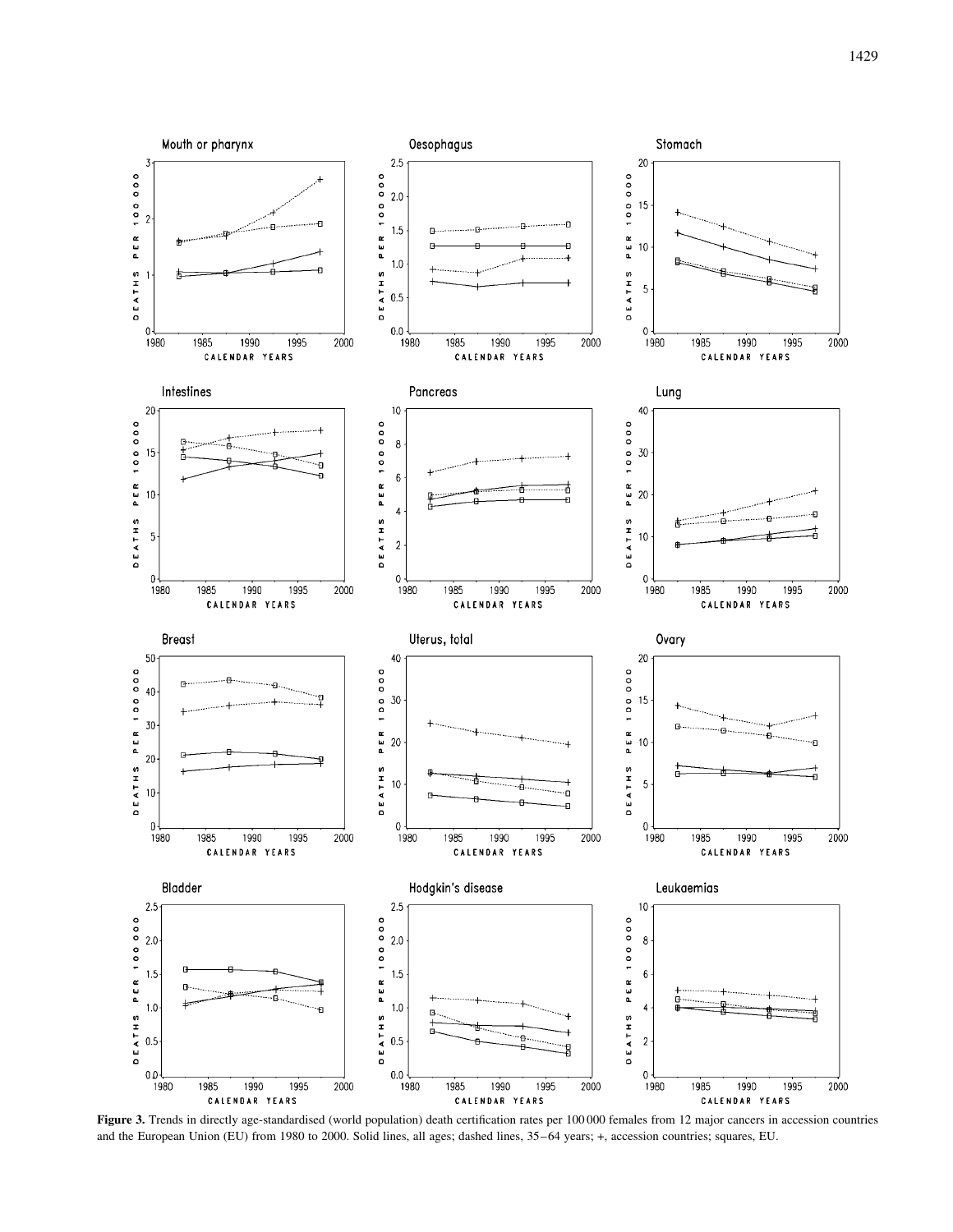and lung cancer rates in the late 1990s were substantially higher in accession countries than in the EU, particularly in the middle-aged. Prostate cancer rates have been declining in males in the EU since the early 1990s, but rising in accession countries, and in the late 1990s rates for men aged 35–64 years were almost as high as in the EU. Bladder cancer mortality rates have been declining markedly in the EU, but not in accession countries. Likewise, mortality trends for testicular cancer, Hodgkin's disease and leukaemias were less favourable, and consequently rates much higher, in the accession countries (as noted above).

Comparable data for women are given in Figure 3. While the pattern of trends was similar to that described for men for major digestive sites, lung cancer rates have been rising in women in both the EU and accession countries, although to a greater extent in the latter. Breast and ovarian cancer mortality have been declining over the last decade in the EU but not in accession countries, and rates are now comparable in accession countries and the EU for breast cancer, and higher for ovarian cancer in accession countries. Mortality from cancer of the uterus (including mainly cervical cancer) fell both in the accession countries and in the EU, but in the late 1990s the rate in accession countries was over twice as high as in the EU at age 35–64 years.

### **Discussion**

The accession of 10 additional countries to the EU in 2004, including eight central and eastern European contries with high mortality from several major cancer sites, will lead to an increase in overall cancer mortality rates in the EU, as well as contribute to unfavourable trends over time [11, 12].

The overall analyses by groups of countries, defined essentially on historical and political grounds, are necessarily simplistic in order to convey the message of overall disparity between EU and accession countries, since important variations in cancer mortality rates and trends are observed in both groups of countries, as addressed in detail in a separate paper [1].

It is unlikely that cancer mortality data for the major sites considered have substantial problems in terms of reliability and validity that may have falsely given rise to any appreciable trends over time in any of the countries considered, although minor influences due to changes in classification and coding remain possible [1, 16–18].

Most of the unfavourable patterns and trends in cancer mortality are due to recognised, and hence largely avoidable, causes of cancer. These include the exceedingly high rates of lung and other tobacco-related cancers—for Hungarian men probably the highest ever registered in any developed country [1, 2, 19]—but also the high rates of gastric and intestinal cancer, related to poorer and unfavourable dietary patterns [1, 20, 21].

Alcohol drinking is also responsible for the gross excess and the consequent unfavourable trends in oral cavity, oesophageal and laryngeal cancers, mostly in Hungary but also in other central European countries. While the role of type of alcoholic beverage in cancer risk remains open to discussion, with a possibly higher risk of fruit-derived ethanol in Hungary [22–24], the control of alcohol consumption as a whole in these areas of the continent remains a public health priority for cancer as well as for several other major diseases [22, 25].

The elevated liver cancer rates seen were largely due to high hepatitis B and C prevalence [26–29]. Alcohol and tobacco consumption, however, may also contribute to the high mortality from liver cancer in Hungary, the Czech Republic and other countries of central and eastern Europe [30].

Furthermore, there are high mortality rates for neoplasms related to inadequate screening, diagnosis and treatment, mainly uterine cervical cancer, with the lack of adoption of effective screening programs [6, 31], but also breast [5] and ovarian [32] cancers, as well as testicular cancer [9, 10], Hodgkin's disease [8] and leukaemias [7]. Mortality for these neoplasms in western European countries has been substantially influenced by advancements in integrated chemo- and radiotherapy approaches [7]. The excess mortality from these same neoplasms in eastern European accession countries could therefore be reduced if adequate ressources, training and logistics to deliver adequate diagnosis and treatment were implemented [9, 10, 12, 14].

Thus, application of available knowledge on prevention, diagnosis and treatment of several cancers may substantially reduce, over the next few years, the major disadvantages now evident in cancer mortality rates and trends in central and eastern European accession countries, compared with those in the 15 EU countries as of 2003 [33].

## Acknowledgements

This work was supported by the Swiss League against Cancer and the Italian Association for Cancer Research.

#### References

- 1. Levi F, Lucchini F, Negri E et al. Cancer mortality in Europe, 1995–99, and an overview of trends since 1960. Int J Cancer 2004; 110: 155–169.
- 2. Levi F, Lucchini F, Negri E, La Vecchia C. The end of the tobaccorelated lung cancer epidemic in Europe. J Natl Cancer Inst 2003; 95: 631–632.
- 3. Levi F, Lucchini F, Gonzalez JR et al. Monitoring falls in gastric cancer mortality in Europe. Ann Oncol 2004; 15: 338–345.
- 4. Fernandez E, Bosetti C, La Vecchia C et al. Sex differences in colorectal cancer mortality in Europe, 1955–1996. Eur J Cancer Prev 2000; 9: 99–104.
- 5. Levi F, Lucchini F, Negri E, La Vecchia C. The fall in breast cancer mortality in Europe. Eur J Cancer 2001; 37: 1409–1412.
- 6. Levi F, Lucchini F, Negri E et al. Cervical cancer mortality in young women in Europe: patterns and trends. Eur J Cancer 2000; 36: 2266–2271.
- 7. Levi F, Lucchini F, Negri E et al. Trends in mortality from leukaemia in subsequent age groups. Leukemia 2000; 14: 1980–1985.
- 8. Levi F, Lucchini F, Negri E et al. Trends in mortality from Hodgkin's disease in western and eastern Europe. Br J Cancer 2002; 87: 291–293.